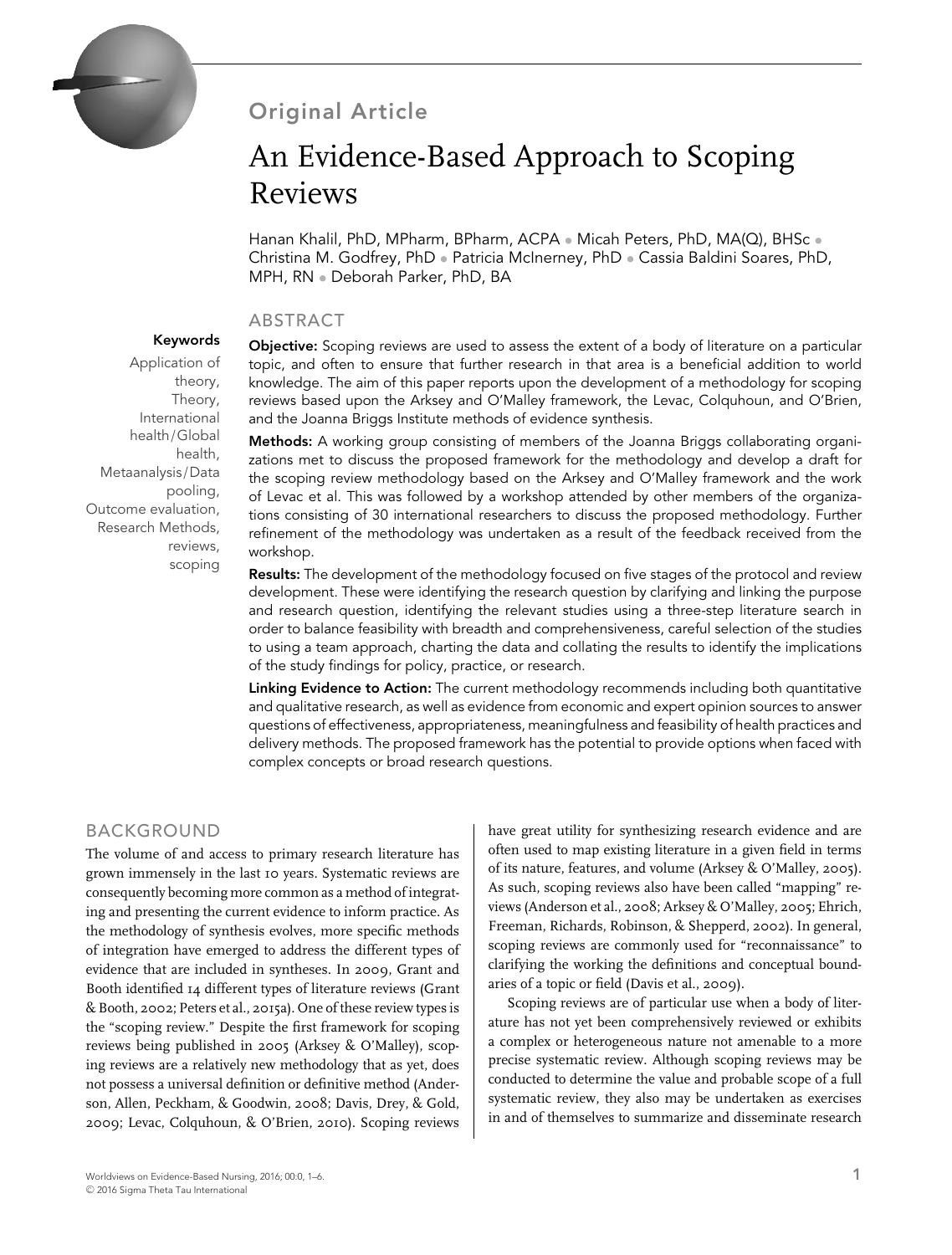findings, to identify research gaps, and to make recommendations for future research (Arksey & O'Malley, 2005).

Two major frameworks of scoping reviews were published in the literature by Arksey & O'Malley (2005) and Levac et al. (2010). The former framework consisted of a six stage methodological structure. The stages included; identification of the research question, searching for relevant studies, selecting studies, charting data, collating, summarizing, reporting the results, and consulting with stakeholders. This framework provided a basic foundation for the conduct of scoping reviews, however; it lacked details regarding the actual methods involved and data analysis. For example, Levac and colleagues (2010) provided an updated methodology for the Arskey and Malley framework based on their personal experience in the rehabilitation field. They attempted to clarify and link the purpose and research question, balance feasibility with breadth and comprehensiveness of the scoping process, and used an iterative team approach to selecting studies and the extraction of data. For the presentation and analysis of data, they also incorporated a numerical summary and qualitative thematic analysis, and consideration of the implications of study findings to policy and practice. Levac et al. invited other authors to further refine scoping reviews methodologies based on their research experiences with a wide variety of topics.

The Joanna Briggs Institute (JBI) is known for its inclusive focus on all types of evidence (Pearson, Wiechula, Court, & Lockwood, 2005). Synthesis is performed on both quantitative and qualitative research as well as evidence from economic and expert opinion sources to answer questions of effectiveness, appropriateness, meaningfulness and feasibility (FAME) of health practices and delivery methods. The FAME model builds upon the work of leaders in the field of evidence-based healthcare (Pearson et al., 2005). The model is inclusive of various types of evidence; and incorporates understandings of how knowledge can be transferred and utilized in healthcare practice. The model attempts to situate healthcare evidence, its role and use within the complexity of practice settings globally (Pearson et al., 2005). The Joanna Briggs Institute has developed a number of methodological approaches for locating, selecting, appraising, extracting, and synthesizing evidence into systematic reviews for use by researchers, clinicians, and consumers at the point of care (Peters et al., 2015a, b).

This paper reports upon the development of a methodology for scoping reviews based upon the Arksey and O'Malley (2005) framework, the Levac et al. (2010) method, and the JBI method of evidence synthesis. An updated scoping review method has the potential to increase the diversity of research evidence available to inform evidence-based practice initiatives.

### **OBJECTIVE**

To develop a methodology for scoping reviews based upon the Arksey and O'Malley framework (2005) method, the Levac et al. (2010) method, and the Joanna Briggs Institute method of evidence synthesis.

#### METHODS

A working group consisting of methodology researchers who are members of the Joanna Briggs collaborating organizations met to develop a draft for the scoping review methodology based on the Arksey and O'Malley framework (2005) and the Levac et al. (2010) methodologies. The face-to-face meetings took place over 3 days where each stage of the scoping review process was discussed and debated in light of existent literature on scoping review methodologies and the JBI approach to evidence synthesis. This was in addition to several discussions took place via e-mail. This was followed by a workshop run at an international conference to present, discuss, and refine the proposed methodology. This workshop was attended by 50 other international researchers. Further refinement of the methodology to clarify each stage of the review was undertaken as a result of the feedback received from this workshop. The resultant methodology was further discussed by the authors and issues such as review questions, databases searched and results presentation were resolved using consensus. A separate scoping review was also undertaken to validate the proposed methodology. This was followed by several scoping reviews addressing different research questions that were undertaken by members of the collaboration.

### RESULTS

The development of the methodology focused on five stages of the protocol and review development as per Levac et al. (2010). These were (a) identifying the research question by clarifying and linking the purpose and research question, (b) identifying the relevant studies using a three-step literature search in order to balance the breadth and comprehensiveness (Aromataris & Riitano, 2014b), (c) careful selection of the studies using a team approach, (d) charting the data in a tabular and narrative format, and (e) collating the results to identify the implications of the study findings for policy, practice, or research as shown in Table 1. Each of these stages is discussed in detail.

#### Identifying the Research Question by Clarifying and Linking the Purpose and Question

The review objective(s) and specific review question(s) need to be clearly stated. The objectives should indicate what the review project is trying to achieve. The objective may be broad and will guide the scope of the enquiry. The review question(s) should be consistent with the title and direct the development of the specific inclusion criteria. The review question should include information on the participants, the main focus or "concept" and the context of the review.

The relevant characteristics of participants should be detailed, including age and other qualifying criteria that match the review question and identify them as appropriate for the objectives of the scoping review. The main focus or concept examined by the scoping review should be clearly detailed to guide the reviews' scope and breadth. Explanation of the concept may include details that pertain to the "interventions"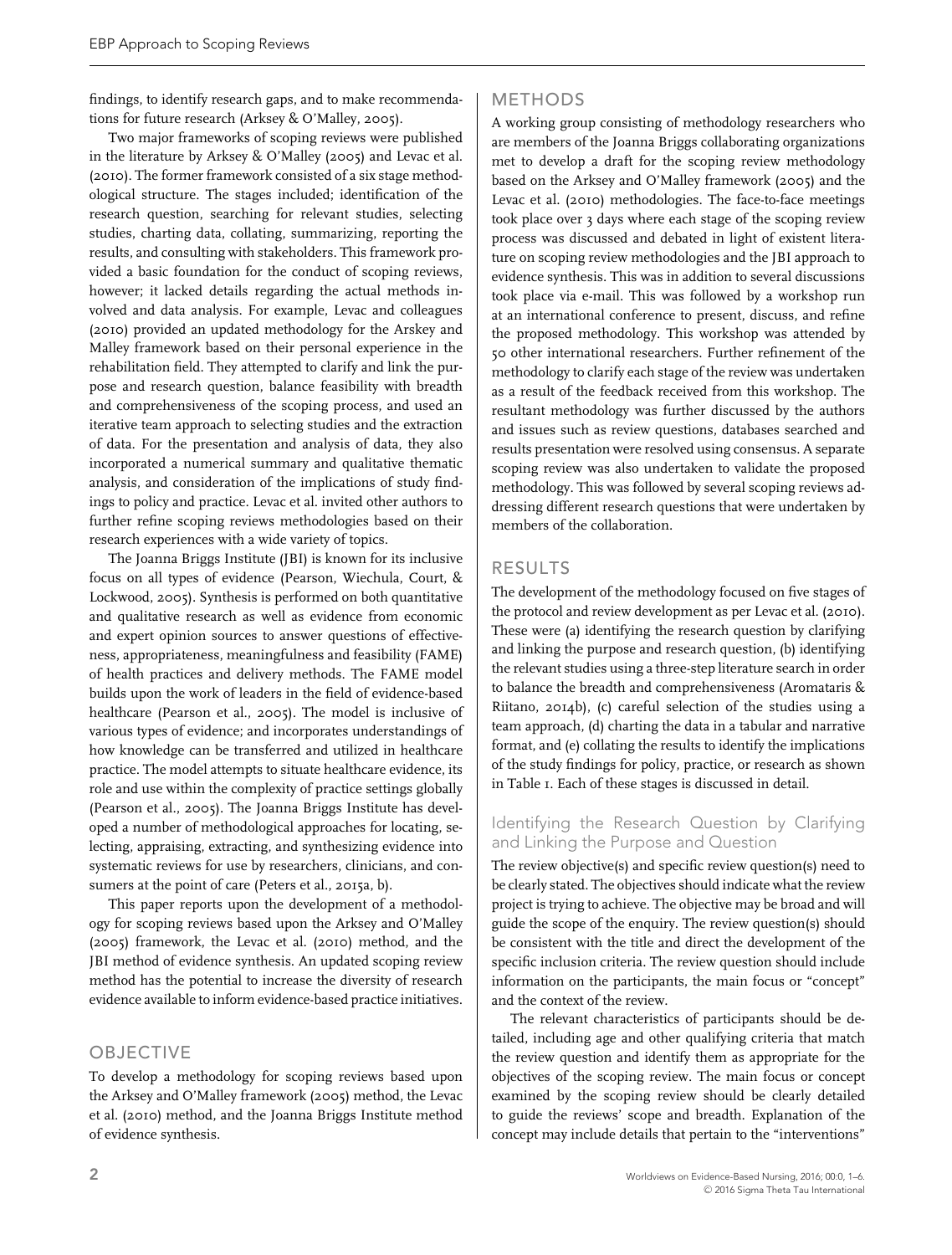Table 1. Proposed Methodology of the Scoping Reviews Based on the JBI Framework of Evidence Synthesis

| 1. Identifying the research question | Clarifying and linking the purpose and research question                                                                                |
|--------------------------------------|-----------------------------------------------------------------------------------------------------------------------------------------|
| 2. Identifying the relevant studies  | Using a three-step literature search of in order to balance feasibility with<br>breadth and comprehensiveness                           |
| 3. Study selection                   | Careful selection of the studies using a team approach and including all<br>levels of evidence considered by the JBI levels of evidence |
| 4. Presenting the data               | Charting the data in a tabular and narrative format where applicable                                                                    |
| 5. Collating the results             | Identifying the implications of the study findings for policy, practice, or<br>research                                                 |

or "phenomena of interest" that would be specified in greater detail in a systematic review. The concept examined in a scoping review may not be related to interventions or phenomena of interest, and may be instead related to research designs, frameworks, theories or classifications. The standard "outcomes" of a systematic review may be a component of the concept of a scoping review and should be linked closely to the objective and the purpose of the scoping review. The context of a scoping review will vary depending on the objective(s) or question(s). The context should be clearly defined and may include consideration of geographical or locational factors, cultural factors and specific racial or gender-based interests. The context may also encompass details about the specific setting (such as acute care, primary healthcare or community) or discipline (e.g., education, pharmacy or nursing) under examination.

As with systematic reviews, inclusion criteria provide a guide to understand what is proposed by the reviewers and, more importantly a guide for the reviewers themselves to base decisions about the sources to be included in the scoping review. The rationale or justification for each of the inclusion criteria should be explained clearly and thoroughly in the background. Inclusion criteria specifying participants, concept and context should be considered and discussed by the authors to inform the search strategy.

#### Identifying the Relevant Studies Using a Three-Step Literature Search to Balance Feasibility With Breadth and Comprehensiveness

In line with their broad focus, scoping reviews generally include any existing literature as defined by the JBI levels of evidence, for example, text or opinion literature, guidelines, primary research studies, systematic reviews, meta-analyses, etc. The "inclusion criteria" stated in the review should clearly detail the basis on which sources will be considered for inclusion into the scoping review.

The approach to searching for studies for a scoping review follows the same three-step method as for standard JBI systematic reviews (Aromataris & Riitano, 2014b). The search strategy should be comprehensive in order to identify both published and unpublished evidence. Each stage should be clearly defined in this section of the review. The first stage is a limited search of MEDLINE and CINAHL followed by screening of text words contained in the title and abstract, and the article. The second stage uses all identified keywords and index terms across all included databases. The third stage includes analysis of the reference lists of all identified reports and articles for additional studies. Reviewers should include the languages that will be considered for inclusion in the review as well as the publication date limitations with an appropriate and clear justification for choices.

### Careful Selection of the Studies Using a Team Approach

Depending on the question and purpose of the review, authors may find that it is appropriate to search for all sources quantitative, qualitative, text opinion or opinion summarization (Kim, Park, Vydiswaran, & Zhai, 2008; Pearson et al., 2005) and economic—simultaneously with the one broad search strategy. This inclusive approach is often desirable for scoping reviews to avoid potential omission of important information as the objective of the review is to map the literature on the topic.

### Extracting and Charting the Data in a Tabular and Narrative Format

The number of studies identified and selected for inclusion in the scoping review must be reported. There should be a narrative description of the search decision process accompanied by the search decision flowchart (see Figure 1; Aromataris & Riitano, 2014a). The flow chart should clearly detail the review decision process, indicate the results from the search, removal of duplicate citations, study selection, full retrieval, and additions from reference list searching and final summary presentation.

The extraction of data for a scoping review is referred to as "charting the results" and should be a logical and descriptive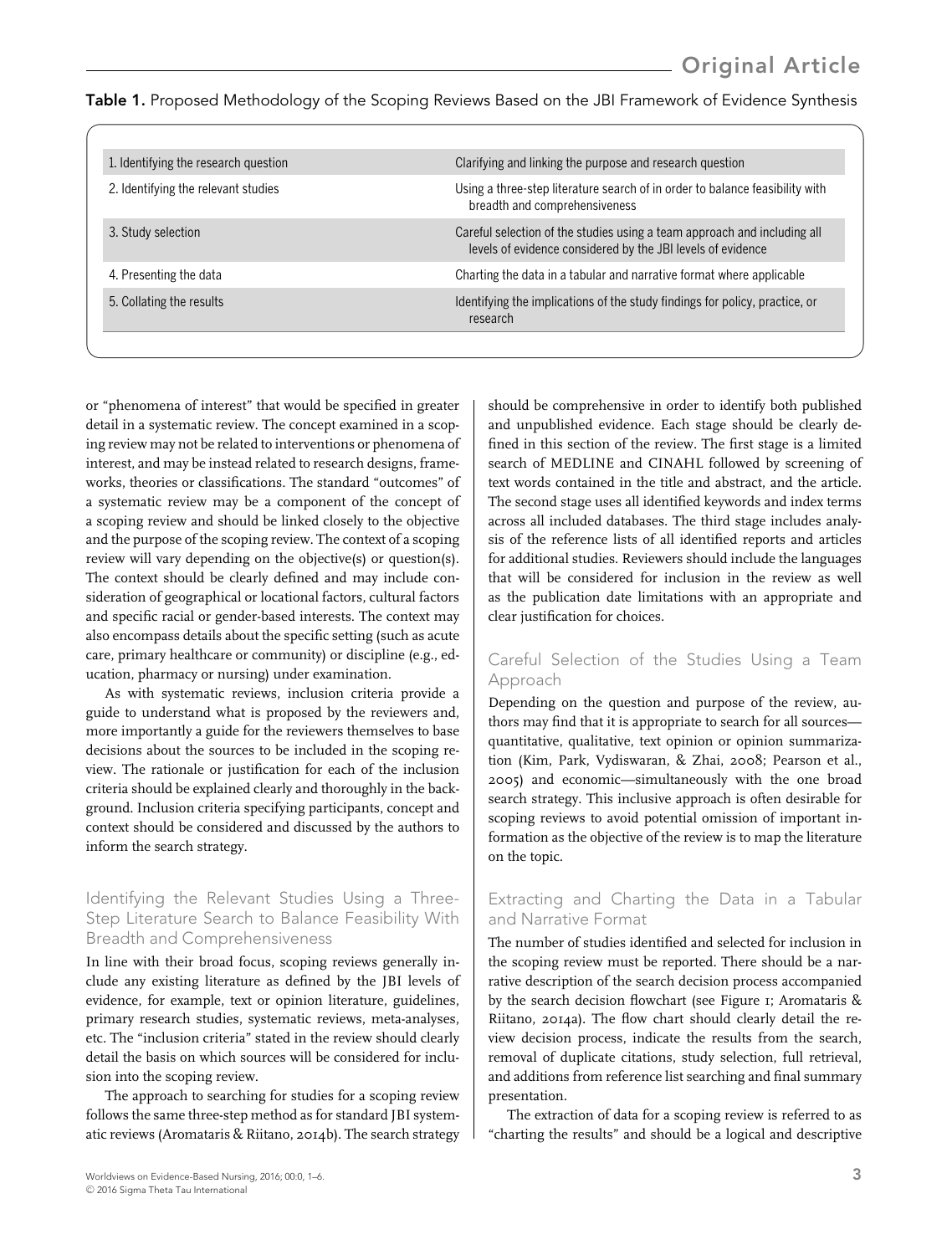

Figure 1. Prisma Diagram.

summary of the results that align to the objectives and questions of the review. A draft charting table or form should be developed as part of the review to record characteristics of the included studies and the key information about the relevance to the review question. Refinement of the charting forms may be required during the conduct of the full review and reviewers may need to trial the extraction form on two or three studies to ensure all relevant results are extracted. The following types of information may be extracted: Author(s), year of publication, source origin, country of origin, aims, purpose, study population and sample size (if applicable), methodology, intervention

type and comparator (if applicable), concept, duration of the intervention (if applicable), how outcomes are measured, key findings that relate to the review question.

In a JBI scoping review the results may be presented as a "map" of the data in a logical, diagrammatic or tabular form, or in a descriptive format that aligns to the objectives and scope of the review. The tables and charts may show results as: distribution of studies by year or period of publication (depends on each case), country of origin, area of intervention (e.g., clinical, policy, educational), and research methods. It is up to the reviewers to decide which would most rationally and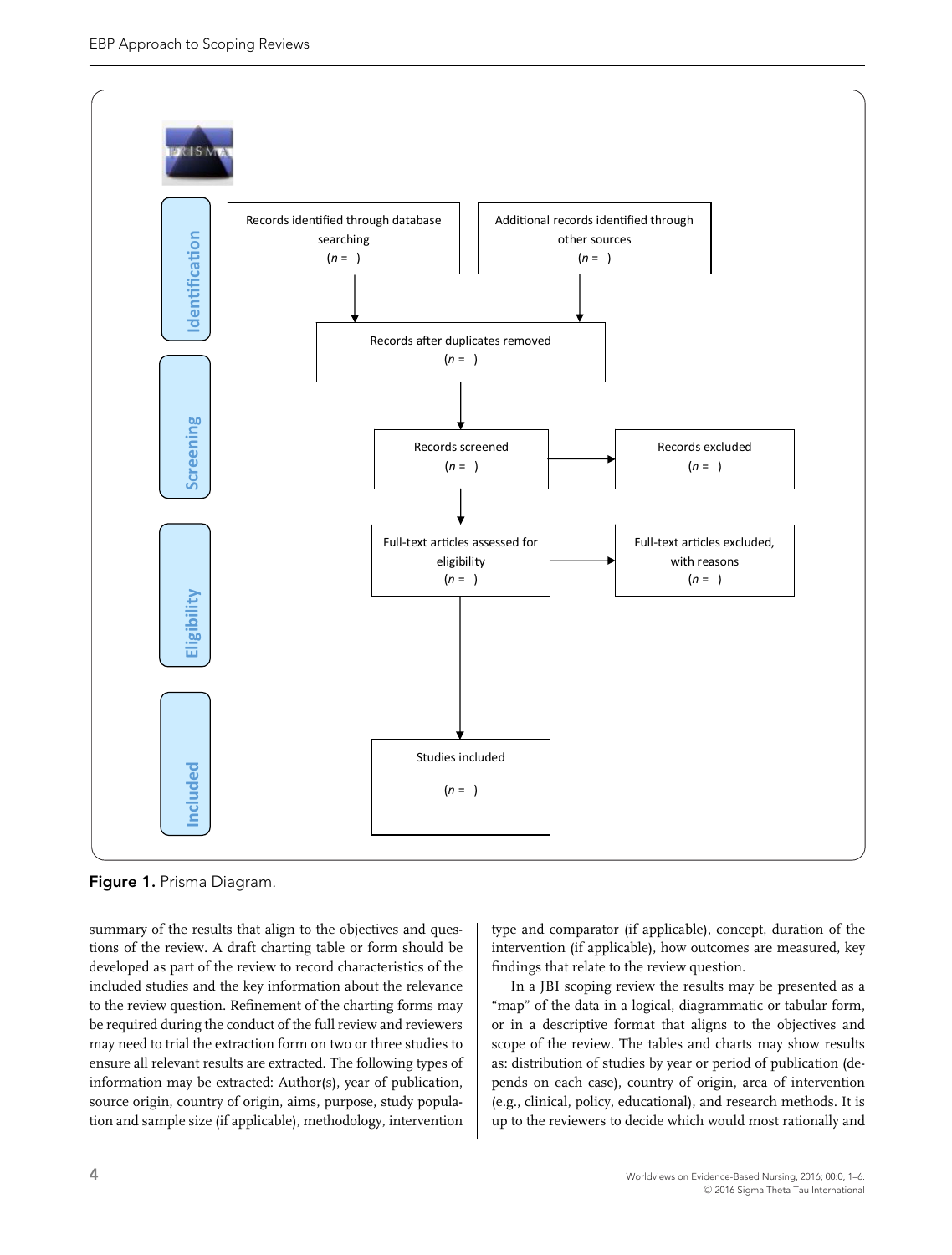# Original Article

clearly illustrate the nature of the results in terms of the objectives and questions of the review. A summary of the results should logically describe the aims or purposes of the included articles, the concepts or approaches adopted in each, and the results that relate to the review questions. For each category, a clear explanation should be provided.

The extracted results may be classified under main conceptual categories depending upon the objective of focus of the review, such as: "intervention type," "study population," "duration of intervention," "aims," "methodology adopted," "key findings," and "gaps in the research."

At the time of protocol development, the reviewers should detail a proposed plan for presenting the results. This may then be further refined toward the end of the review when the reviewers have the greatest awareness of the contents of their included studies.

## Collating the Results to Identify the Implications of the Study Findings for Policy, Practice, or Research

When the results are collated, considerations should be given to the conclusions drawn from each included study. Conclusion should be consistent with the review objective or question based upon the results of the scoping review. Following on from the conclusion, clear, specific recommendations for future research based on gaps in knowledge identified from the results of the review can be presented. Authors may be able to make comments about the future conduct of systematic reviews that may be appropriate or primary research in the area of interest. Depending upon the aim and focus of the scoping review, the conclusions may have relevance to practice. Due to the absence of a methodological quality appraisal recommendations for practice may not be able to be developed, however, suggestions could be made based on the conclusions.

## **DISCUSSION**

The need for scoping reviews has emerged as a result of the complexity of the focal concept, the breadth of the research question or the available literature on the topic, or a combination of these factors. There are many concepts in healthcare that are complex concepts in their own right and consequently are difficult to search for and locate in the research literature. Such examples include: The concept of "patient safety" which encompasses multiple definitions of safety and harm and what is meant by these constructs relative to healthcare, or the concept of "self-care" which includes a variety of the aspects such as: antecedents, consequences, barriers to, reasons for engagement in, support of engagement in, reasons for disengagement or nonengagement, and neglect (De Chavez, Backett-Milburn, Parry, & Platt, 2005; Decaria, Sharp, & Petrella, 2012; Ehrich et al., 2002). The difficulty posed by these complex concepts is the location of relevant research on the topic. The first step when dealing with these types of concepts is usually a concept clarification stage that helps to tease out the multiple definitions of the concept and establish the primary definition to

be used by the reviewer. To do this, it is imperative to scope the literature broadly—to obtain as wide a sweep of the literature as is possible.

Scoping reviews are designed to address these issues (Pham et al., 2014). The key feature of the scoping review is the breadth and depth (i.e., the wide scope of literature that is searched in order to locate the relevant literature). Scoping reviews do not entail the appraisal and exclusion of articles based on the quality of research methodology. Therefore, they are able to provide the wide spectrum of knowledge and types of evidence that are available on a topic. This is immeasurably useful either when clarifying important concepts or when attempting to gain an understanding of emerging concepts.

The proposed framework for conducting a scoping review detailed a five-step approach to systematically review large volumes of literature relevant to a healthcare topic. It is mainly based on defining and refining three main elements of the review; participants, concept, and context. We also included a detailed approach to searching the literature and selecting the studies that is consistent with the JBI methodology. In order to address the gap in the actual methodologies and data extraction proposed by the Arksey and O'Malley (2005) framework and Levac et al. (2010) methodologies, we proposed a detailed methodology of reporting the findings using tabular forms or other diagrams.

# LINKING EVIDENCE TO ACTION

- This study reports on several methodological steps that can enhance the utility of scoping reviews.
- The current methodology recommends including both quantitative and qualitative research, as well as evidence from economic and expert opinion sources to answer questions of effectiveness, appropriateness, meaningfulness, and feasibility of health practices and delivery methods.
- Presenting the findings using tabular forms or other diagrams is encouraged.
- The proposed framework of conducting scoping reviews has the potential to provide options when faced with complex concepts or broad research questions.

# CONCLUSIONS

The ongoing interest in evidence-based practice is expected to continue to grow along with the volume of published and grey literature evidence. Although methodologies for the synthesis of evidence in systematic reviews are now relatively sophisticated, much refinement is still possible for the conduct of relatively new techniques such as scoping reviews. The